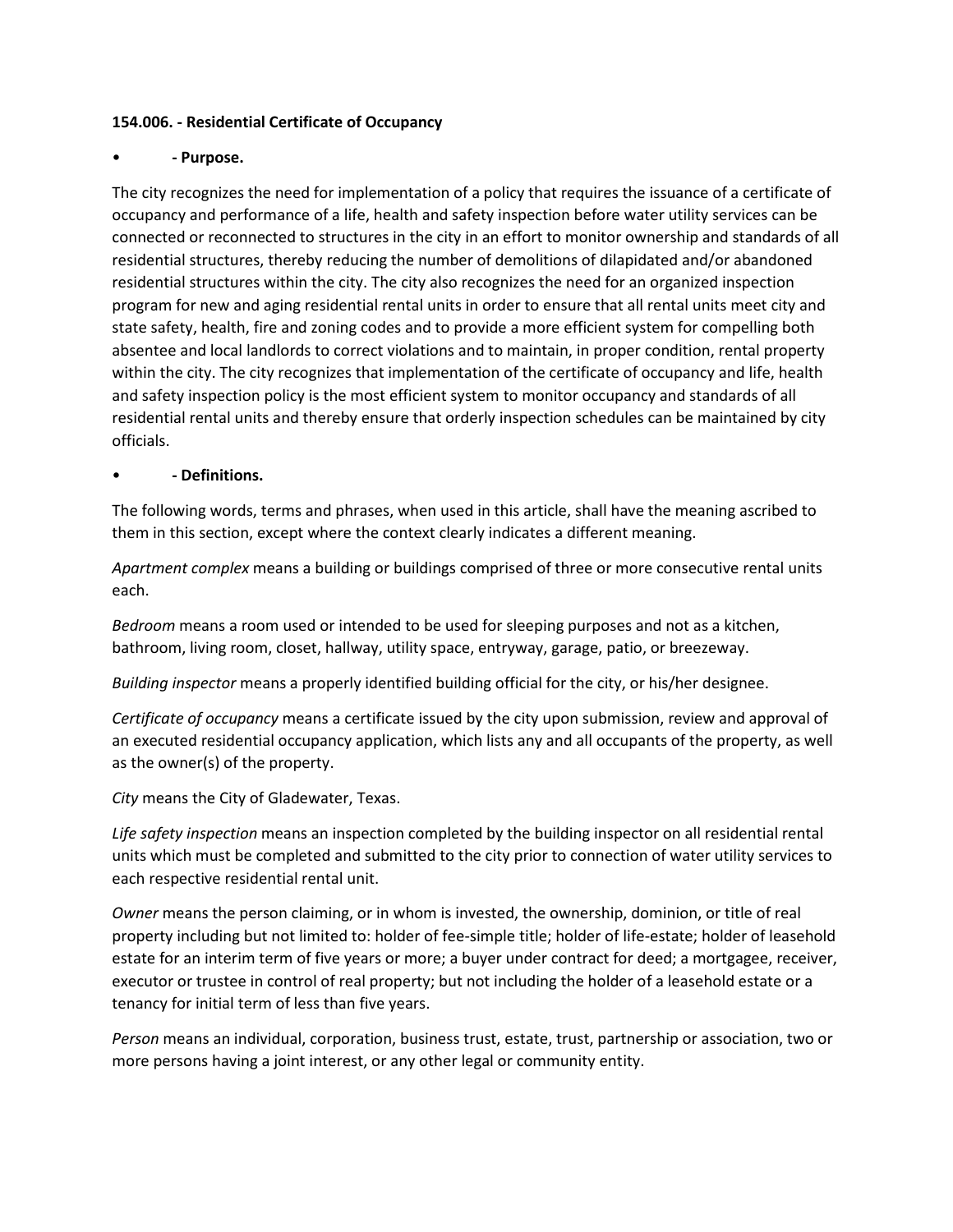*Premises* means a lot, plot or parcel of land, including any structure thereon, and furthermore, including a dwelling unit, appurtenances thereto, grounds and facilities held out for the use of tenants generally and any other area or facility whose use is promised to the tenant.

*Property manager* means a person whom, for compensation, has control of the day-to-day operations of the residential rental unit or units or the person in a partnership or corporation, or any other legal entity, who has managing control of the residential rental unit(s).

*Residential rental occupancy application* means an application to be completed by an owner of a residential rental unit to be submitted to the city prior to water utility services being connected by city.

*Residential rental unit* means any building or portion thereof which is rented, leased or let to be occupied for compensation as a residence, including apartments.

*Resident manager* means a property manager or agent of a property manager who resides in the residential rental unit.

*Tenant* means any person who rents, leases, or occupies a dwelling unit for living or dwelling purposes with the consent of the owner, landlord, or property manager.

## • **- Application and issuance of certificate of occupancy.**

(a) Each owner of a residential rental unit within the city shall make application for occupancy for each residential rental unit therein, if applicable, with the building inspector once a change of occupancy occurs after passage of the ordinance, from which this article is derived, and shall renew such application per the terms of subsection (g).

(b) Each new owner of a residential rental unit shall make application for occupancy with the building inspector by submitting to the city a residential rental occupancy application prior to utility services being turned on.

(c) Application for occupancy shall be made upon a form provided by the city for such purpose, and shall include at least the following information:

(1) Owner's name, address, work and home telephone number of said property owner;

(2) If the owner does not live within 50 miles of the city, then in addition to the information in subsection  $(c)(1)$ , the same information shall be provided for a local contact that has the authority to represent the owner in all matters relating to maintenance of the residential structure and all respective units therein, if applicable;

(3) If the owner is a partnership, the name of all partners, the principal business address of the person in charge of the property, and telephone number of each partner;

(4) If owner is a corporation, the person registering must state whether it is organized under the laws of this state of is a foreign corporation, and must show the mailing address, business location, telephone number, name of the primary individual in charge of the property of such corporation, if any, and the names of all officers and directors or trustees of such corporation, and, if a foreign corporation, the place of incorporation and the agent for service;

(5) Name, address, and telephone number of the property manager, if applicable;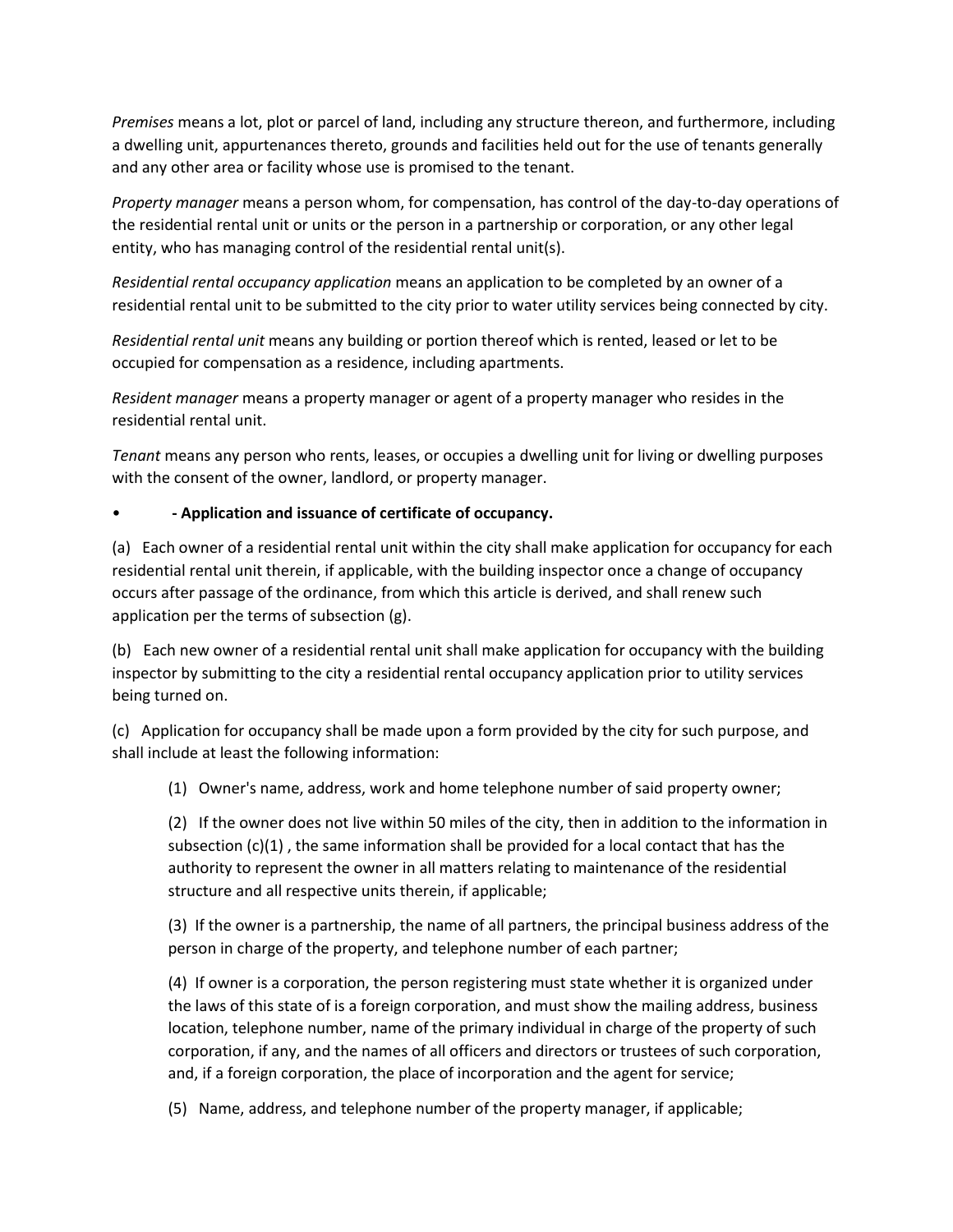- (6) Street address of the residential structure;
- (7) Street and mailing address of the residential rental unit, if applicable; and
- (8) Signature of the owner or owner's agent.

(d) A separate residential rental occupancy application is to be completed and submitted for each residential rental unit within a residential structure.

(e) The building inspector shall either issue a certificate of occupancy or notify the owner that the premises does not comply with the requirements of this article.

(f) A certificate of occupancy for residential rental units shall be valid for a period of 12 calendar months following issuance thereof or a change of occupancy has occurred, whichever is later, and renewal shall be applied for prior to city utilities being turned on.

(g) It is an offense for an owner to fail to register or fail to renew application of any structure or unit within the city, and each and every day that the owner continues to fail to register or renew the application of each respective structure or unit shall constitute a separate offense.

(h) It shall be unlawful for any person to file a false residential occupancy application with the city.

(i) Residential rental units owned or managed by a housing authority that is subject to HUD inspections shall be exempted from this ordinance upon submission of inspection reports to the City within 90 days of inspection.

• - **Life, health and safety inspections.**

(a) The building inspector, or his/her designee, shall inspect each residential rental unit therein at the time of application to determine compliance with minimum housing standards and interior safety, city ordinances, international property maintenance code, city code, all applicable state and local laws, and other conditions as determined by the city. Inspections shall be conducted in accordance with subsection (g) of the Certificate of Occupancy section for residential rental units, or at any other time deemed necessary by the building inspector to maintain compliance with minimum housing standards.

(b) Grandfathering of original installations that were approved at the time of installation may be allowed, if the inspector determines that the original installation does not pose an imminent threat to life, safety, and/or health.

(c) Fees.

(1) Residential Rental Units Inspection on all residential structures and residential rental units therein shall have a fee of \$25.00, respectively, with said fee covering an initial inspection and one follow-up inspection, if needed. This fee will be assessed per residential rental unit at each change-of-occupancy inspection. If additional inspections are conducted on any one residential structure or residential rental unit due to failure to pass inspection on the initial and follow-up inspections, the fee will be \$50.00 for each additional inspection.

(c) If, upon completion of the inspection, the premises are found to be in compliance with all standards and codes mentioned in subsection (a), the city shall issue an inspection slip/report to the owner.